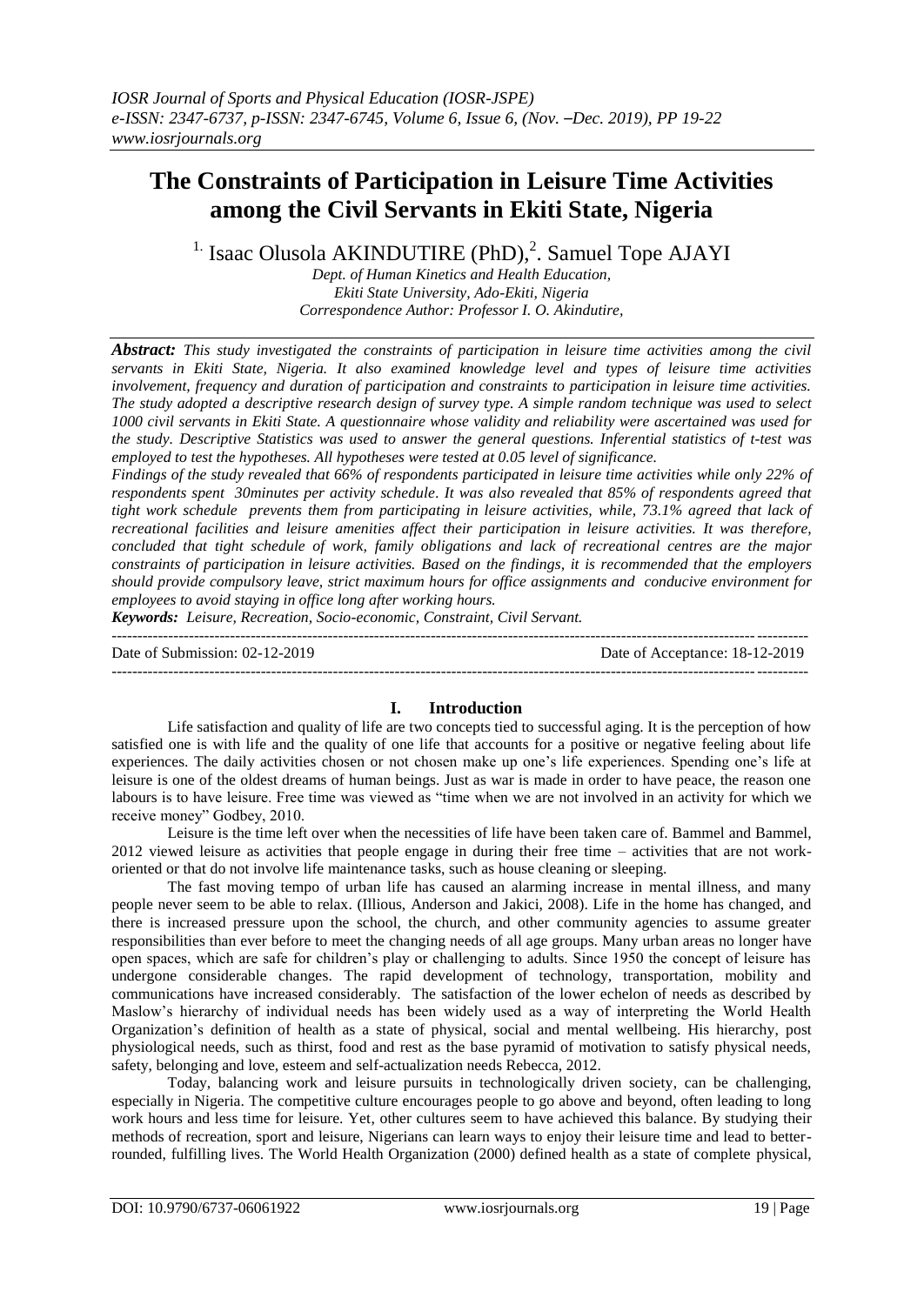mental and social well-being, not merely the absence of disease or infirmity. This implies that one must be fit in all aspects before one can be considered to be healthy.

Separation from major population centres can create a number of barriers and constraints for leisure professionals and their constituents. Constraints may be intrapersonal, interpersonal, or structural in nature. Several factors, including accessibility, mobility, relative location of recreational facilities and resources to create opportunities, have been documented as constraints on leisure. It has been observed that a number of intrapersonal, interpersonal and structural constraints exist, impacting on civil servants' participation in leisure and recreational activities. Also, scholars in leisure time activity discovered that lack of leisure time activities occurs in all age groups, sex and religion among civil servants who have office based jobs, spending large amount of time sitting at their desks, leading to boredom, fatigue and chronic morbidity (Bath, 2009). The identification of these constraints is important to enhancing the body of knowledge regarding barriers and constraints to leisure opportunities to civil servants'. This information will also be beneficial to leisure providers wanting to design effective programs for civil servants' living in Ekiti State.

Research has shown that societal customs play another key role in the acceptance and value of leisure activities. When leisure activities become part of everyday culture, they become more important within a certain society and this will enhance health. Football, tennis, volleyball, basketball and swimming play important roles in the customs of leisure activities in England, Mexico, and other European countries. In Nigeria, especially Yoruba culture, engaging in social activity which could be regarded as participation in leisure like "Ayo Olopon" (local Mathematics), "Arin" (Targeting object), "Aloo" (Tale) and "Ijakadi" (Local wrestling) to mention a few. Weekends might be spent playing or watching sports with friends or family (Emiola, 2008).

However, categories of social status of people in a society, based on the income and job type, often influence the type of games they play during free time. For example, not participating in one type of leisure can be owing to the fund required to participate. For instance, Golf requires quite a lot of money to participate in, because equipment and membership rates for these clubs are high. This may limit the scope of people that participate in the recreation activities.

Research has also shown that little or no data exists on leisure time activities among civil servants in Ekiti State. It appears that civil servants are not really participating in leisure time activities regularly and adequately, which may affect their health status, either now or later in life. Nevertheless, Akindutire, (2013) noted that individuals must, as a matter of necessity, establish a pattern of life that will involve regular participation in fitness exercises for 30 minutes per day and at least 3 days per week. Also, Emiola (2008) noted that adopting and maintaining an active lifestyle has several health benefits. Based on this background, this study is designed to examine the constraints in the participation of leisure time activities by civil servants in Ekiti State, Nigeria.

## **II. Method and Procedure**

The following questions were raised for the study:

(1) Do civil servant in Ekiti State participate in leisure time activities?

(2) What are the constraints of participation in leisure time activities among the civil servants?

The following hypotheses were tested:

(1) There is no significant difference in the constraints of participation and duration of time spent between male and female civil servants of Ekiti State.

(2) There is no significant difference in the utilisation of available recreational facilities by male and female civil servants.

The population for the study consisted of all Civil Servants in the Ministries and 16 Local Government Area in Ekiti State. The study employed multistage sampling technique to select 1000 as respondents. The ministry workers consisted of 700 and local Government workers from all the sixteen Local Government Areas in Ekiti State being 300.

## **III. Instrumentation**

The instrument used for the study was a structured questionnaire designed by the researcher. A pool of 27 items constituted the draft instrument. The questionnaire had two sections. Section A dealt with the personal data of the respondents, while Section B, had a modified Likert four point (Strongly Agree, Agree, Disagree and Strongly Disagree) respectively.

Both descriptive statistical techniques of percentage, frequency and mean counts were used to answer the research questions and inferential statistics such as t-test was employed to analyse data of the hypotheses. All hypotheses were tested at 0.05 level of significance.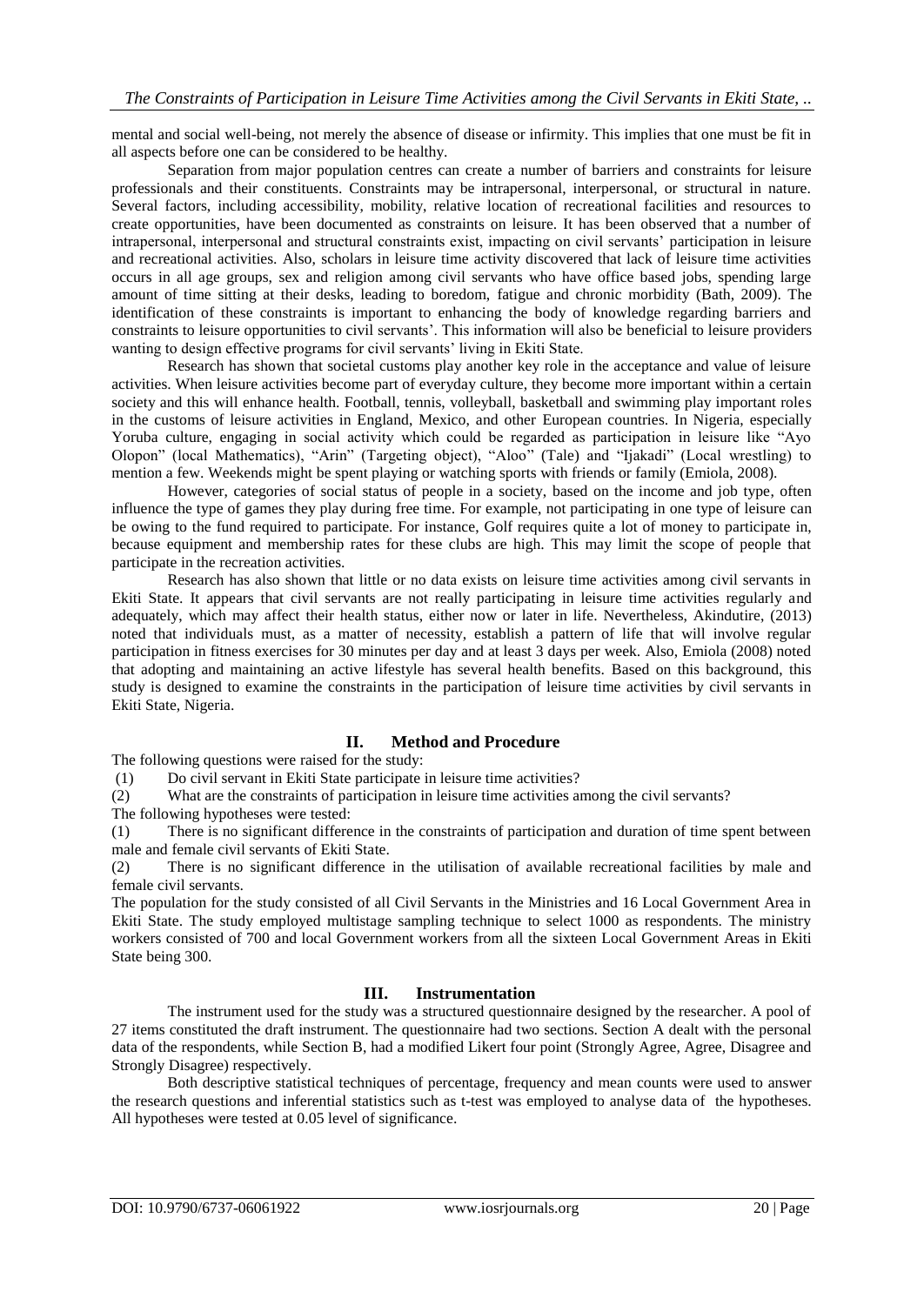#### **Research Questions**

**IV. Results and Discussion**

Question 1: Do the civil servants participation in leisure time activities?<br>Table 1: Percentage showing frequency of Civil Servants partici

| Table 1: Percentage showing frequency of Civil Servants participation in leisure time activities |                 |                  |               |  |  |  |
|--------------------------------------------------------------------------------------------------|-----------------|------------------|---------------|--|--|--|
| <b>Ouestion items</b>                                                                            | <b>Variable</b> | <b>Frequency</b> | $\frac{0}{0}$ |  |  |  |
| Do you ever participate in any leisure activities?                                               | Yes             | 660              | 66            |  |  |  |
|                                                                                                  | No.             | 150              | 15            |  |  |  |
|                                                                                                  | Not Sure        | 190              | 19            |  |  |  |
|                                                                                                  | <b>Total</b>    | 1000             | <b>100</b>    |  |  |  |
| What is the duration of time spent on leisure activities?                                        | 30 mins         | 220              | 22            |  |  |  |
|                                                                                                  | 1 hour          | 495              | 49.5          |  |  |  |
|                                                                                                  | 2 hours         | 140              | 14            |  |  |  |
|                                                                                                  | $>2$ hours      | 145              | 14.5          |  |  |  |
|                                                                                                  | <b>Total</b>    | 1000             | <b>100</b>    |  |  |  |
| How often in the last 1 year did you participate in a leisure                                    | Always          | 315              | 47.7          |  |  |  |
| time activities?                                                                                 | Sometimes       | 279              | 42.3          |  |  |  |
|                                                                                                  | Rarely          | 66               | 10            |  |  |  |
|                                                                                                  | <b>Total</b>    | 660              | <b>100</b>    |  |  |  |
| How often in the last 3 months did you participate in a leisure                                  | Always          | 210              | 31.8          |  |  |  |
| time activities?                                                                                 | Sometimes       | 218              | 33.0          |  |  |  |
|                                                                                                  | Rarely          | 232              | 35.2          |  |  |  |
|                                                                                                  | Total           | 660              | <b>100</b>    |  |  |  |

Table 1 shows the frequency of civil servants' participation in leisure time activities. results revealed that 66% of the respondents agreed that they engaged in leisure time activities, 15% are not, while 19% are not sure of their participation. On the duration of participation, the result showed that 22% spent 30 minutes, 49.5% spent an hour, 14% spent 2 hours while 14.5% spent more than 2 hours. Result also indicated that, 47.7% always participated in leisure time activity in the last 1 year, while 10% rarely participated. It was also noted that, 31.8% always participated in leisure time activity in the last 3 months, while 35.2% rarely participated.

Question 2: What are the constraints to participation in leisure time activities among the Civil Servants in Ekiti State?

**Table 2:** Frequency and percentage showing the constraints of participation in leisure time activities among the Civil Servants in Ekiti State.

| <b>Constraints to Participation in Leisure Activities</b>                 | Agreed |               | <b>Disagreed</b> |               |
|---------------------------------------------------------------------------|--------|---------------|------------------|---------------|
|                                                                           | Frea.  | $\frac{0}{0}$ | Freq.            | $\frac{0}{0}$ |
| Tight schedule of work prevent me from participating in leisure activity. | 850    | 85            | 150              |               |
| My institutional policy does not give room for leisure activity.          | 29     | 2.9           | 971              | 97.1          |
| Family obligations does not allow me to participate in leisure activity.  | 828    | 82.8          | 172              | 17.2          |
| Lack of recreation centre affect my participation in leisure activity.    | 731    | 73.1          | 269              | 26.9          |
| Leisure activity is only meant for male participants.                     | 271    | 27.1          | 729              | 72.9          |

Table 2 shows constrains of the senior Civil Servants participating in leisure time activities. The results showed that 850 (85%) respondents agreed that tight schedule of work prevent them to participate in leisure activity, while 150 (15%) disagreed. Also, 29 (2.9%) agreed that their institutional policy does not give room for leisure activity while, 971 (97.1%) disagreed. Results also shows that, 828 \*82.8%) agreed that family obligations does not allow them to participate in leisure activity, while 172 (17.2%) disagreed; 731 (73.1%) agreed that lack of recreation facilities and leisure amenities affect their participation in leisure activity while 269 (26.9%) disagreed. Therefore, tight schedule of work, family obligation and lack of recreation centre are major constraints of participation in leisure activities.

**Hypothesis 1:** There is no significant difference in the constraints of participation and duration of time spent between male and female civil servants of Ekiti State.

| <b>Table 3:</b> $t$ – test analysis showing difference in the constraints of participation in leisure time activities between |
|-------------------------------------------------------------------------------------------------------------------------------|
| male and female civil servants in Ekiti State.                                                                                |

| -------         |                                 |        |     |     |       |       |               |  |
|-----------------|---------------------------------|--------|-----|-----|-------|-------|---------------|--|
| <b>Variable</b> | Mean                            | Std. D |     | df  | t-cal | t-tab | <b>Result</b> |  |
| Male            | 1 <sub>2</sub><br><u> 2.I D</u> | .246   | 570 |     |       |       |               |  |
| Female          | ر                               | .539   | 430 | 998 | 40.07 | 1.96  | Significant   |  |
| $*P<0.05$       |                                 |        |     |     |       |       |               |  |